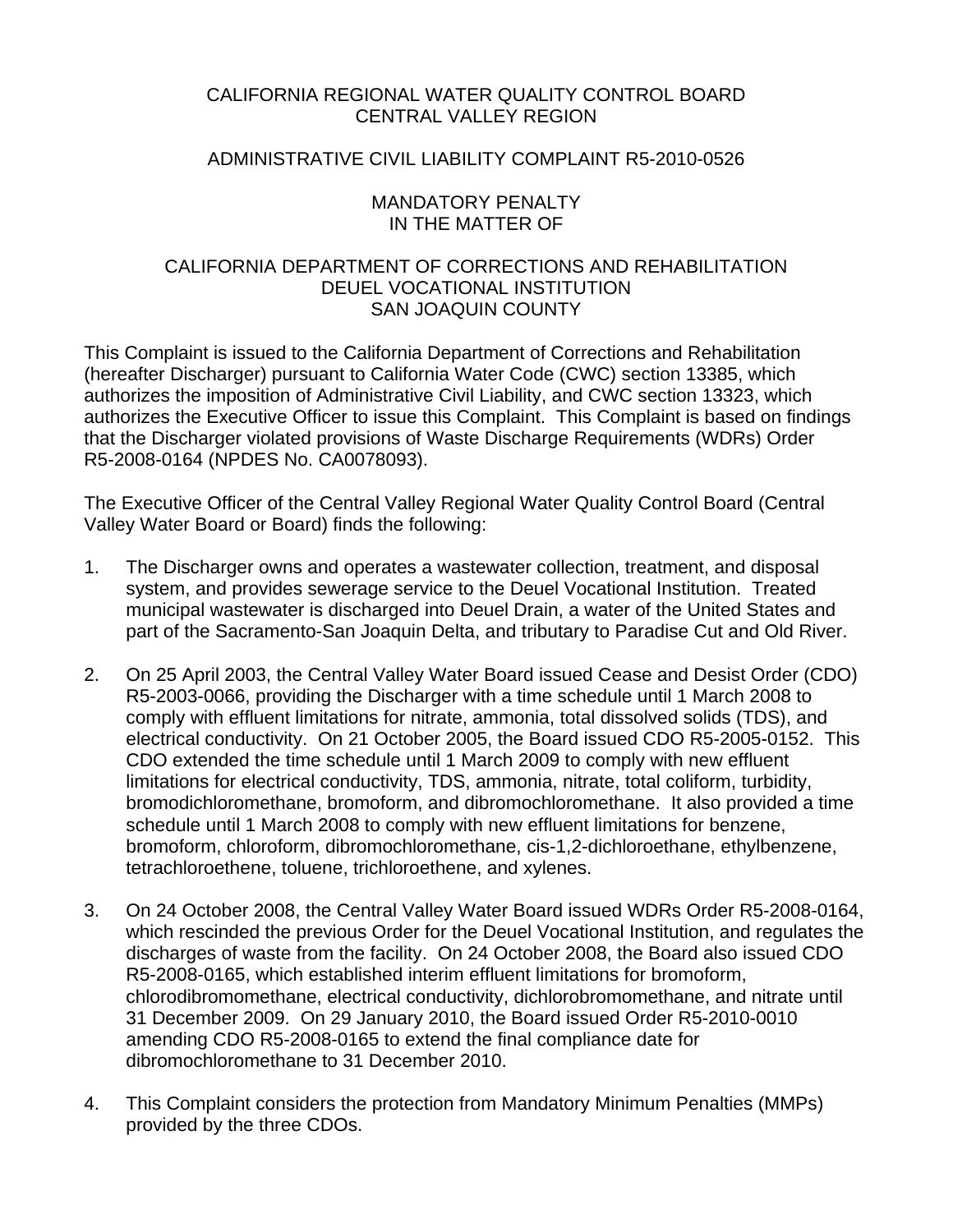- 5. On 12 November 2009, the Executive Officer of the Central Valley Water Board issued Administrative Civil Liability Complaint R5-2009-0571 for mandatory minimum penalties for effluent violations from 1 January 2009 through 31 July 2009. The Discharger paid the administrative civil liability and the Board considers the matter resolved.
- 6. This Complaint covers the period of 1 August 2009 through 31 March 2010. On 3 May 2010, the Central Valley Water Board staff issued the Discharger a draft Record of Violations for the time period of 1 August 2009 through 28 February 2010. The Discharger responded on 18 May 2010 and agreed with the violations. This Complaint extends the period of record to 31 March 2010 and adds one violation.
- 7. CWC sections 13385(h) and (i) require assessment of mandatory penalties and state, in part, the following:

CWC section 13385(h)(1) states:

Notwithstanding any other provision of this division, and except as provided in subdivisions (j), (k), and (l), a mandatory minimum penalty of three thousand dollars (\$3,000) shall be assessed for each serious violation.

CWC section 13385 (h)(2) states:

For the purposes of this section, a "serious violation" means any waste discharge that violates the effluent limitations contained in the applicable waste discharge requirements for a Group II pollutant, as specified in Appendix A to Section 123.45 of Title 40 of the Code of Federal Regulations, by 20 percent or more or for a Group I pollutant, as specified in Appendix A to Section 123.45 of Title 40 of the Code of Federal Regulations, by 40 percent or more.

CWC section 13385(i)(1) states:

Notwithstanding any other provision of this division, and except as provided in subdivisions (j), (k), and (l), a mandatory minimum penalty of three thousand dollars (\$3,000) shall be assessed for each violation whenever the person does any of the following four or more times in any period of six consecutive months, except that the requirement to assess the mandatory minimum penalty shall not be applicable to the first three violations:

- A) Violates a waste discharge requirement effluent limitation.
- B) Fails to file a report pursuant to Section 13260.
- C) Files an incomplete report pursuant to Section 13260.
- D) Violates a toxicity effluent limitation contained in the applicable waste discharge requirements where the waste discharge requirements do not contain pollutantspecific effluent limitations for toxic pollutants."
- 8. CWC section 13385(j) exempts certain violations from the mandatory minimum penalties, and states, in relevant part:

Subdivisions (h) and (i) do not apply to any of the following: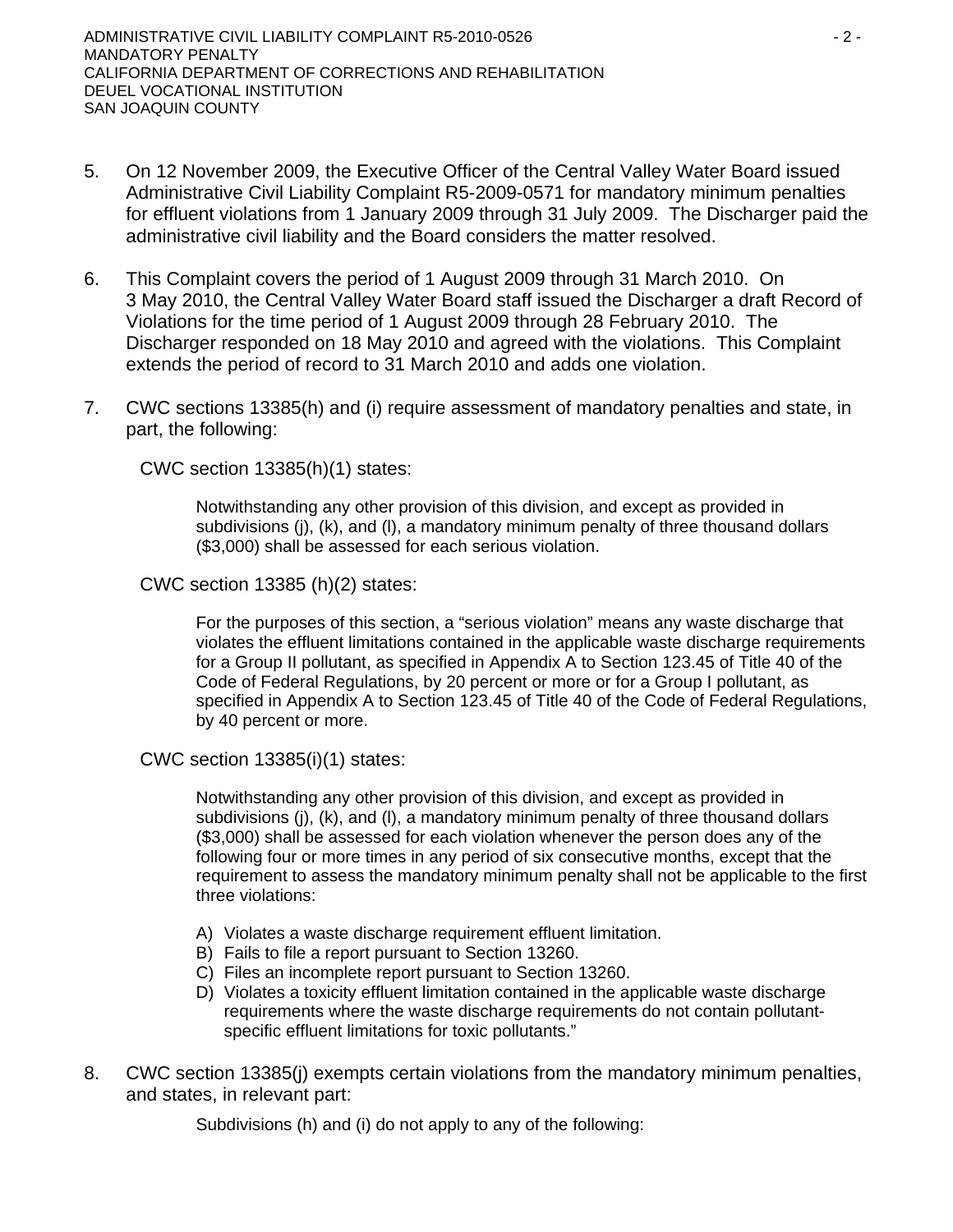…

…

(3) A violation of an effluent limitation where the waste discharge is in compliance with either a cease and desist order issued pursuant to Section 13301 or a time schedule order issued pursuant to Section 13300 or 13308 if all of the following requirements are met:

(C) The regional board establishes a time schedule for bringing the waste discharge into compliance with the effluent limitation that is as short as possible….For the purposes of this subdivision, the time schedule may not exceed five years in length ….

Protection from mandatory minimum penalties for electrical conductivity and nitrate plus nitrogen contained in the CDOs has expired.

9. CWC section 13323 states, in part:

Any executive officer of a regional board may issue a complaint to any person on whom administrative civil liability may be imposed pursuant to this article. The complaint shall allege the act or failure to act that constitutes a violation of law, the provision authorizing civil liability to be imposed pursuant to this article, and the proposed civil liability.

- 10. WDRs Order R5-2008-0164 Effluent Limitations IV.A.1.a., include, in part, the following effluent limitations:
	- a. The Discharger shall maintain compliance with the effluent limitations specified in the following table:

|                                | <b>Units</b> | <b>Effluent Limitations</b> |                   |                         |                                 |                                 |  |
|--------------------------------|--------------|-----------------------------|-------------------|-------------------------|---------------------------------|---------------------------------|--|
| <b>Parameter</b>               |              | Average<br><b>Monthly</b>   | Average<br>Weekly | Maximum<br><b>Daily</b> | <b>Instantaneous</b><br>Maximum | Instantaneous<br><b>Minimum</b> |  |
| Electrical Conductivity @ 25C  | umhos/cm     | $700^2$<br>$1,000^{3}$      | --                | --                      | --                              | $- -$                           |  |
| Nitrate Nitrogen, Total (as N) | mg/L         | 10                          | $-$               | $-$                     | $- -$                           | $- -$                           |  |

**Table 6. Effluent Limitations – Discharge Point No. 001** 

2 Applies from 1 April through 31 August

3 Applies from 1 September through 31 March

11. WDRs Order R5-2008-0164 Effluent Limitations IV.A.1.d., include, in part, the following effluent limitations:

a. **Temperature**. The maximum temperature of the discharge shall not exceed the natural receiving water temperature by more than 20°F.

12. According to the Discharger's self-monitoring reports, the Discharger committed seven (7) serious Group I violations of the above effluent limitations contained in WDRs Order R5-2008-0164 during the period beginning 1 August 2009 and ending 31 March 2010. These violations are defined as serious because measured concentrations of Group I constituents exceeded maximum prescribed levels in WDRs Order R5-2008-0164 by 40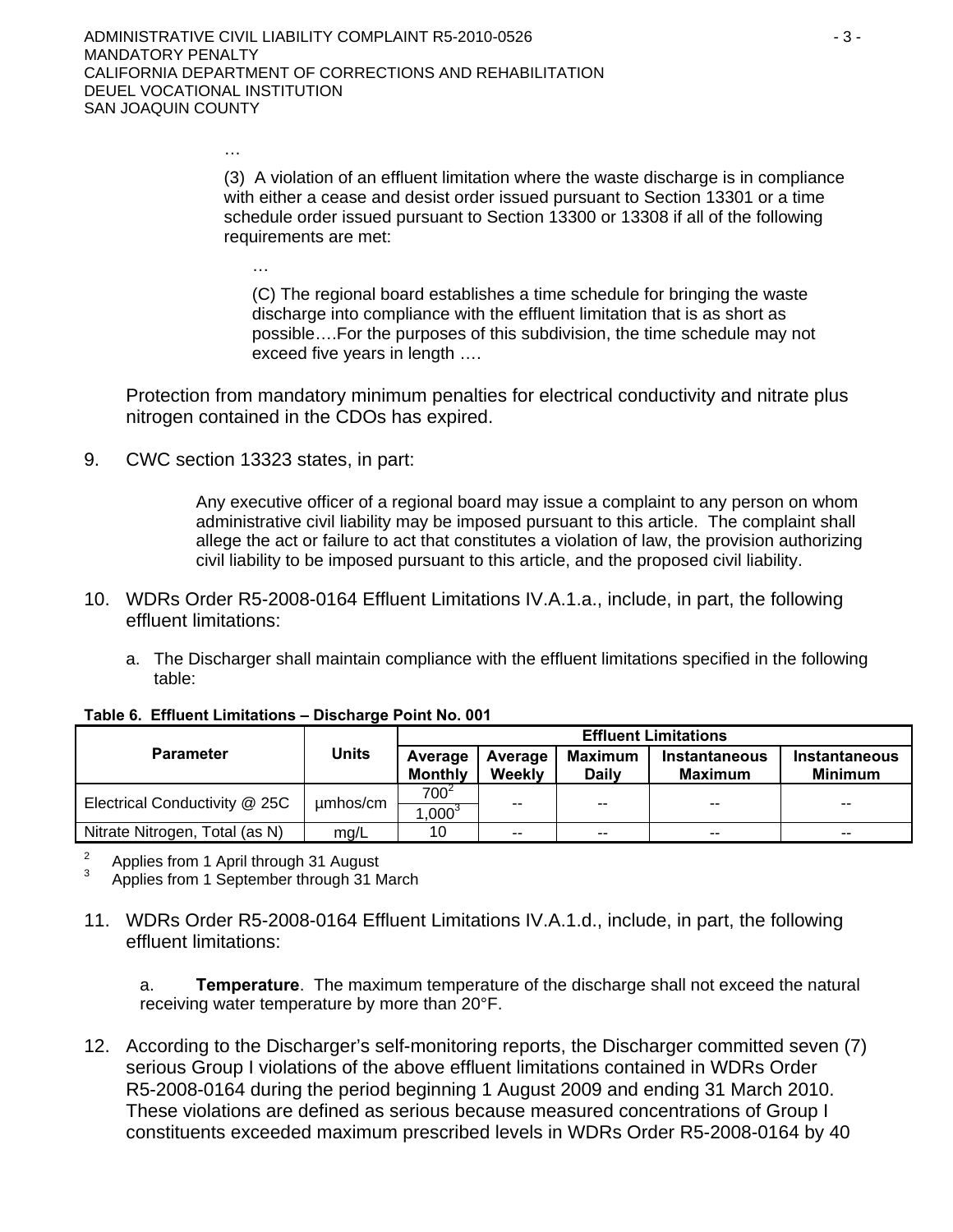percent or more. The mandatory minimum penalty for these serious violations is **twentyone thousand dollars (\$21,000)**.

- 13. According to the Discharger's self-monitoring reports, the Discharger committed five (5) non-serious violations of the above effluent limitations contained in WDRs Order R5-2008-0164 during the period beginning 1 August 2009 and ending 31 March 2010. These five (5) non-serious violation are subject to mandatory penalty under CWC section 13385(i)(1) because they were preceded by three or more similar violations within a sixmonth period. The mandatory minimum penalty for these non-serious violations is **fifteen thousand dollars (\$15,000).**
- 14. The total amount of the mandatory penalties assessed for the cited effluent violations is **thirty-six thousand dollars (\$36,000).** A detailed list of the cited effluent violations is included in Attachment A, a part of this Complaint.
- 15. Issuance of this Administrative Civil Liability Complaint to enforce CWC Division 7, Chapter 5.5 is exempt from the provisions of the California Environmental Quality Act (Pub. Resources Code section 21000 et seq.), in accordance with California Code of Regulations, title 14, section 15321(a)(2).

# **THE CALIFORNIA DEPARTMENT OF CORRECTIONS AND REHABILITATION IS HEREBY GIVEN NOTICE THAT:**

- 1. The Executive Officer of the Central Valley Water Board proposes that the Discharger be assessed an Administrative Civil Liability in the amount of **thirty-six thousand dollars (\$36,000)**.
- 2. A hearing on this matter will be held at the Central Valley Water Board meeting scheduled on **22/23/24 September 2010**, unless the Discharger does one of the following by **26 July 2010**:
	- a) Waives the hearing by completing the attached form (checking off the box next to Option 1) and returning it to the Central Valley Water Board, along with payment for the proposed civil liability of **thirty-six thousand dollars (\$36,000)**; or
	- b) The Central Valley Water Board agrees to postpone any necessary hearing after the Discharger requests to engage in settlement discussions by checking off the box next to Option #2 on the attached form, and returns it to the Board along with a letter describing the issues to be discussed; or
	- c) The Central Valley Water Board agrees to postpone any necessary hearing after the Discharger requests a delay by checking off the box next to Option #3 on the attached form, and returns it to the Board along with a letter describing the issues to be discussed.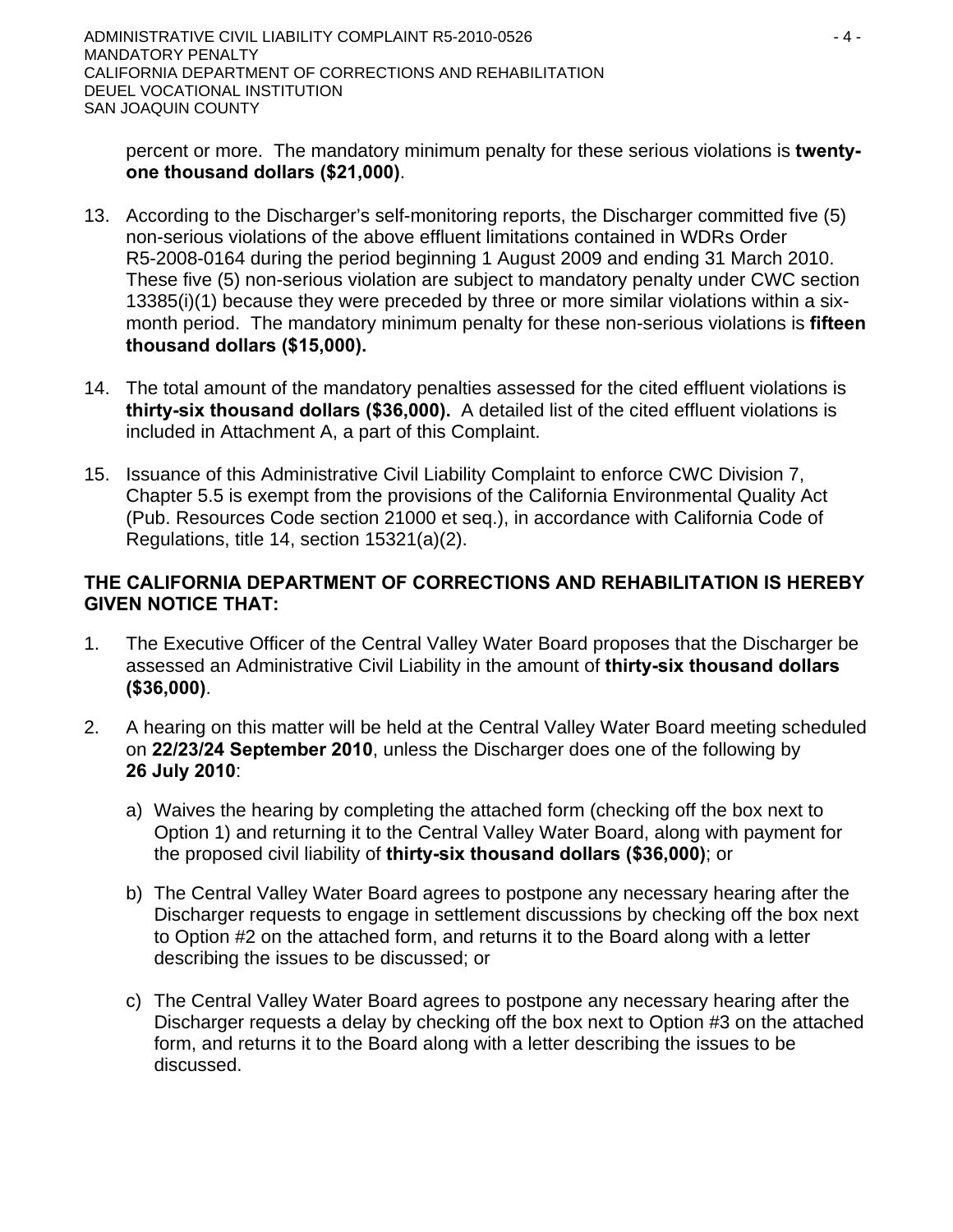3. If a hearing on this matter is held, the Central Valley Water Board will consider whether to affirm, reject, or modify the proposed Administrative Civil Liability, or whether to refer the matter to the Attorney General for recovery of judicial civil liability.

If this matter proceeds to hearing, the Executive Officer reserves the right to amend the proposed amount of civil liability to conform to the evidence presented, including but not limited to, increasing the proposed amount to account for the costs of enforcement (including staff, legal and expert witness costs) incurred after the date of the issuance of this Complaint through completion of the hearing.

> *Original signed by Frederick Moss for* PAMELA C. CREEDON, Executive Officer

> > 25 June 2010 DATE

Attachment A: Record of Violations BLH: 24 June 2010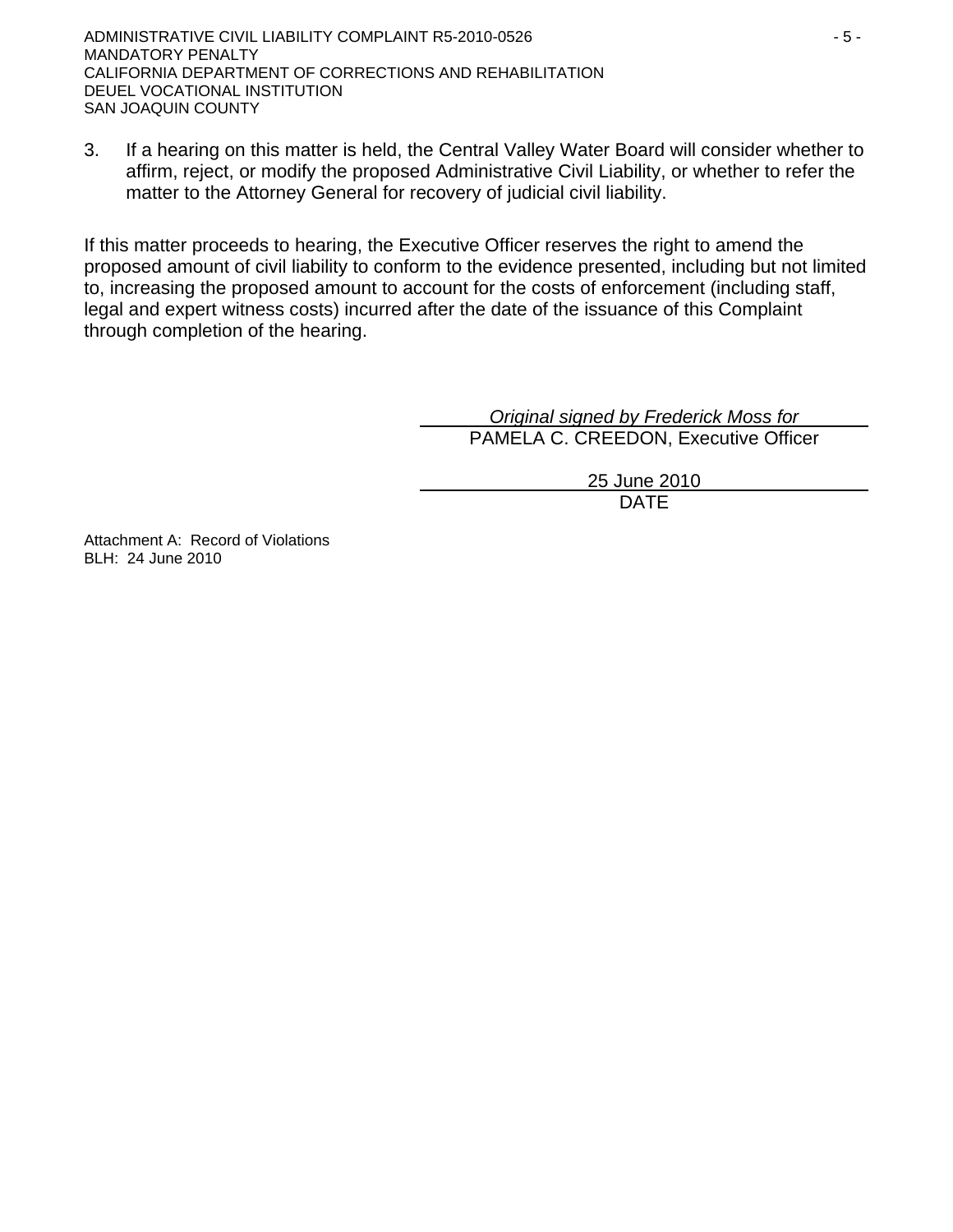### **WAIVER FORM FOR ADMINISTRATIVE CIVIL LIABILITY COMPLAINT**

By signing this waiver, I affirm and acknowledge the following:

I am duly authorized to represent California Department Corrections and Rehabilitation (hereafter Discharger) in connection with Administrative Civil Liability Complaint R5-2010-0526 (hereafter Complaint). I am informed that California Water Code section 13323, subdivision (b), states that, "a hearing before the regional board shall be conducted within 90 days after the party has been served. The person who has been issued a complaint may waive the right to a hearing."

#### **□** *(OPTION 1: Check here if the Discharger waives the hearing requirement and will pay in full.)*

- a. I hereby waive any right the Discharger may have to a hearing before the Central Valley Water Board.
- b. I certify that the Discharger will remit payment for the proposed civil liability in the full amount of **thirty-six thousand dollars (\$36,000)** by check that references "ACL Complaint R5-2010-0526" made payable to the *State Water Pollution Cleanup and Abatement Account*. Payment must be received by the Central Valley Water Board by **26 July 2010**.
- c. I understand the payment of the above amount constitutes a proposed settlement of the Complaint, and that any settlement will not become final until after a 30-day public notice and comment period. Should the Central Valley Water Board receive significant new information or comments during this comment period, the Central Valley Water Board's Executive Officer may withdraw the complaint, return payment, and issue a new complaint. I also understand that approval of the settlement will result in the Discharger having waived the right to contest the allegations in the Complaint and the imposition of civil liability.
- d. I understand that payment of the above amount is not a substitute for compliance with applicable laws and that continuing violations of the type alleged in the Complaint may subject the Discharger to further enforcement, including additional civil liability.

**□** *(OPTION 2: Check here if the Discharger waives the 90-day hearing requirement in order to engage in settlement discussions***.)** I hereby waive any right the Discharger may have to a hearing before the Central Valley Water Board within 90 days after service of the complaint, but I reserve the ability to request a hearing in the future. I certify that the Discharger will promptly engage the Central Valley Water Board Prosecution Team in settlement discussions to attempt to resolve the outstanding violation(s). By checking this box, the Discharger requests that the Central Valley Water Board delay the hearing so that the Discharger and the Prosecution Team can discuss settlement. It remains within the discretion of the Central Valley Water Board to agree to delay the hearing. Any proposed settlement is subject to the conditions described above under "Option 1."

**□** *(OPTION 3: Check here if the Discharger waives the 90-day hearing requirement in order to extend the hearing date and/or hearing deadlines. Attach a separate sheet with the amount of additional time requested and the rationale.)* I hereby waive any right the Discharger may have to a hearing before the Central Valley Water Board within 90 days after service of the complaint. By checking this box, the Discharger requests that the Central Valley Water Board delay the hearing and/or hearing deadlines so that the Discharger may have additional time to prepare for the hearing. It remains within the discretion of the Central Valley Water Board to approve the extension.

(Print Name and Title)

(Signature)

(Date)